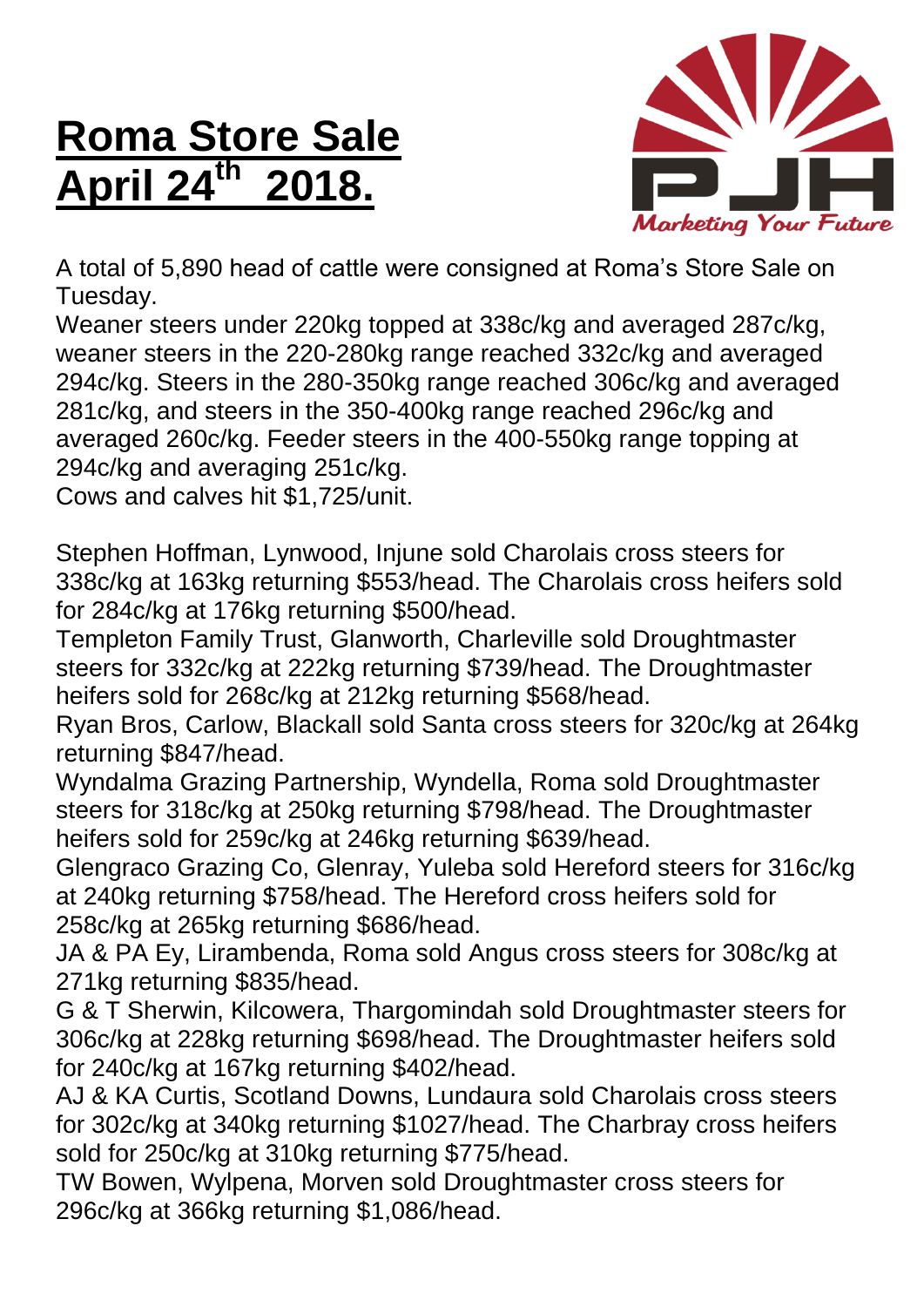Kate Pickering, Sunnymead, Roma sold Angus steers for 294c/kg at 460kg returning \$1,353/head.

EJ & CF Rolfe, Marie Downs, Roma sold Charolais steers for 292c/kg at 323kg returning \$944/head. The Charolais heifers sold for 258c/kg at 326kg returning \$842/head.

IR Andrews, Roma sold Santa cross steers for 289c/kg at 381kg returning \$1,101/head.

AS, DW & NWC Wason, Hillthorne, Roma sold Droughtmaster cross steers for 294c/kg at 425kg returning \$1,251/head.

Heifers under 220kg topped at 300c/kg and averaged 238c/kg, while heifers in the 220 – 280kg range topped at 294c/kg and averaged 248c/kg. Heifers in the 280-350kg range topped at 286c/kg, averaging 225c/kg. Heifers in the 350-450kg range topped at 250c/kg, averaging 212c/kg.

WA & KE Freeman, Meeleebee, Wallumbilla sold Santa cross heifers for 300c/kg at 175kg returning \$525/head.

Deane Grazing Co, Malboona Station, Corfield sold Droughtmaster heifers for 280c/kg at 181kg returning \$507/head.

Warren Rural Pty Ltd, Wyangerie, Quambone sold Santa cross heifers for 256c/kg at 303kg returning \$778/head.

Cows in the 300-400kg range reached 175c/kg and averaged 143c/kg, while cows in the 400kg-500kg range reached 218c/kg and averaged 167c/kg. Cows over 500kg topped at 210c/kg, averaging 189c/kg.

Bulls under 400kg topped at 308c/kg and averaged 248c/kg, while bulls in the 400 – 600kg range topped at 234c/kg and averaged 199c/kg. Bulls over 600kg topped at 245c/kg, averaging 214c/kg.

Argylla Mountains Pastoral, Glencoe, Mount Isa sold Brangus cross mickey bulls for 308c/kg at 164kg returning \$505/head.

Barbara Plains Grazing, Barbara Plains, Wyandra sold Simbrah mickey bulls for 290c/kg at 350kg returning \$1,015/head.

## *PJH sell 4 th position next week.*

*Please be aware that all cattle being sold must be accompanied by a National Cattle Health Declaration as well as NVD*